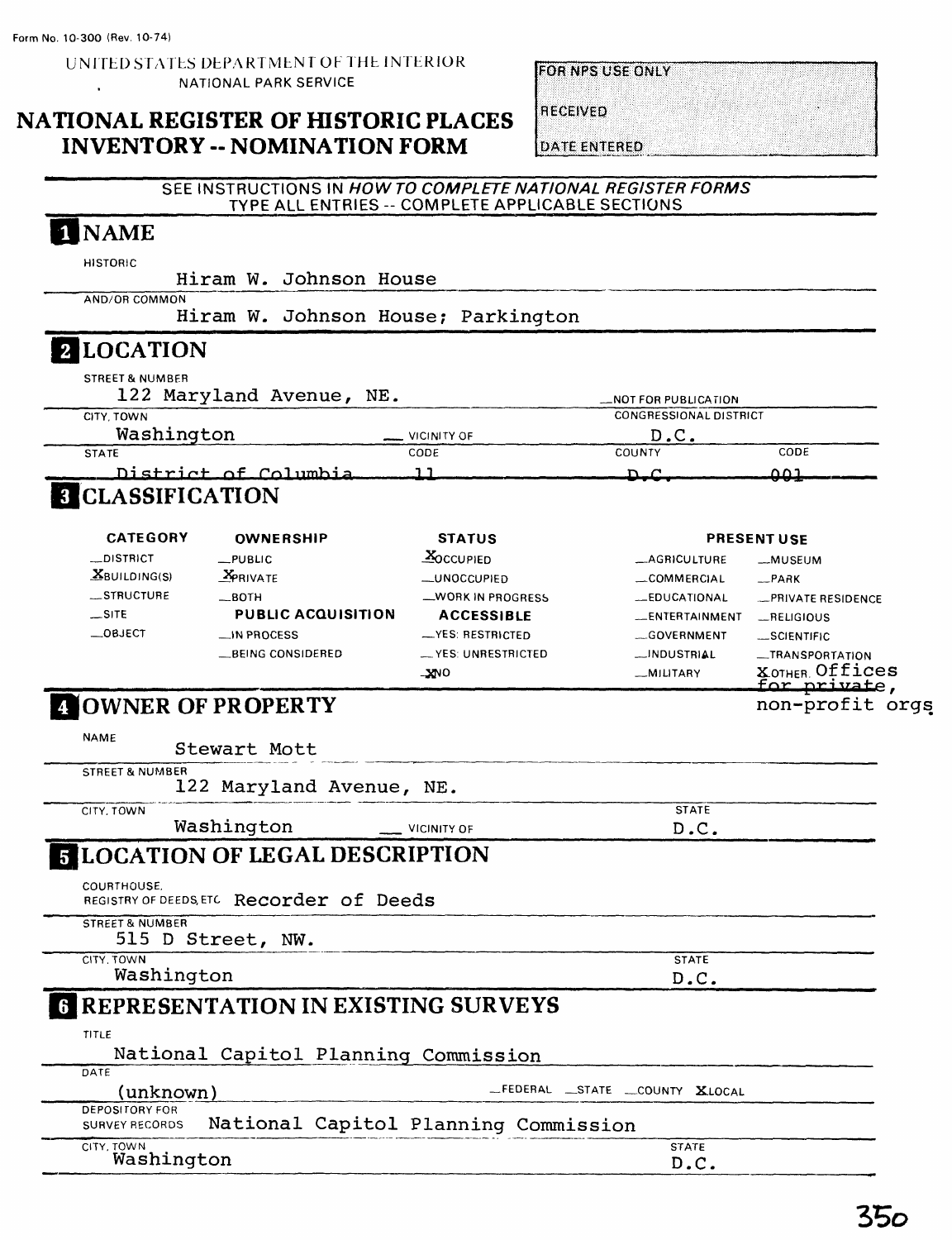## **DESCRIPTION**

| <b>CONDITION</b>                 |                                       | <b>CHECK ONE</b>               | <b>CHECK ONE</b>                 |  |
|----------------------------------|---------------------------------------|--------------------------------|----------------------------------|--|
| __EXCELLENT<br>XGOOD<br>$-$ FAIR | __DETERIORATED<br>RUNS<br>__UNEXPOSED | __UNALTERED<br><b>XALTERED</b> | <b>XORIGINAL SITE</b><br>__MOVED |  |

**DESCRIBE THE PRESENT AND ORIGINAL (IF KNOWN) PHYSICAL APPEARANCE**

Hiram W. Johnson lived in this  $2\frac{1}{2}$ -story, mansard-roofed, whitepainted, stuccoed, brick house from 1929 until his death in  $194\lambda$ ? According to the staff of the California State Historic Officer, there are no remaining Johnson residences in California. Besides this structure, the only other known extant Johnson dwelling is Riversdale (Calvert Mansion) in Riverdale, Md., where he lived for several years before moving here.

The builder, architect, and construction date of the Johnson House are unknown, but it is believed to predate the War of 1812. During the early and middle 1800's, when John Clement Fitzpatrick owned the residence, it was known popularly as Parkington. From 1899 to about 1920, Appellete Court Justice Rufus Lathrop Baker Clark owned the structure, and thereafter the Dunkard sect occupied it for a few years before Johnson bought it. He and Mrs. Johnson attempted to restore the house to its original elegance. Among other changes, they added the divided steps at the front entrance.

Following Hiram's death, Mrs. Johnson returned to California, and the General Commission on Chaplains and Armed Forces Personnel bought the house. The commission installed a chaplaincy library on the third floor, a chapel--since removed--in the butler's pantry on the first floor, and a second-floor room above the chapel. The present owner of<br>the building bought it from the commission in 1974. He uses part of the building bought it from the commission in 1974. the space for his Washington office and rents the rest to Fund for Peace and its member organizations--Center for National Security Studies, Center for Defense Information, Institute for International Policy, and In the Public Interest.

Resting on an end lot across Maryland Avenue from the U.S. Supreme Court building, the south-facing Johnson House consists of an almost square central block and, at the rear, an irregular-shaped wing that, due to the position of the abutting residence to the west, apparently narrows toward the north end. To the east, a brick wall, varying in height 5 to 8 feet according to the terrain, extends from the southeast front corner to the northwest rear corner of the dwelling and encloses a landscaped garden with fountain.

Except for door and window decorations, exterior ornamentation on the Johnson House is sparse. A stuccoed string course, probably brick, separates the first and second stories on the south and east facades of the main block, and a white-painted, bracketed, box cornice with plain wood frieze graces the eaves of the mansard roof. Two paneled and corbeled, white-painted, brick interior end chimneys pierce the

(continued)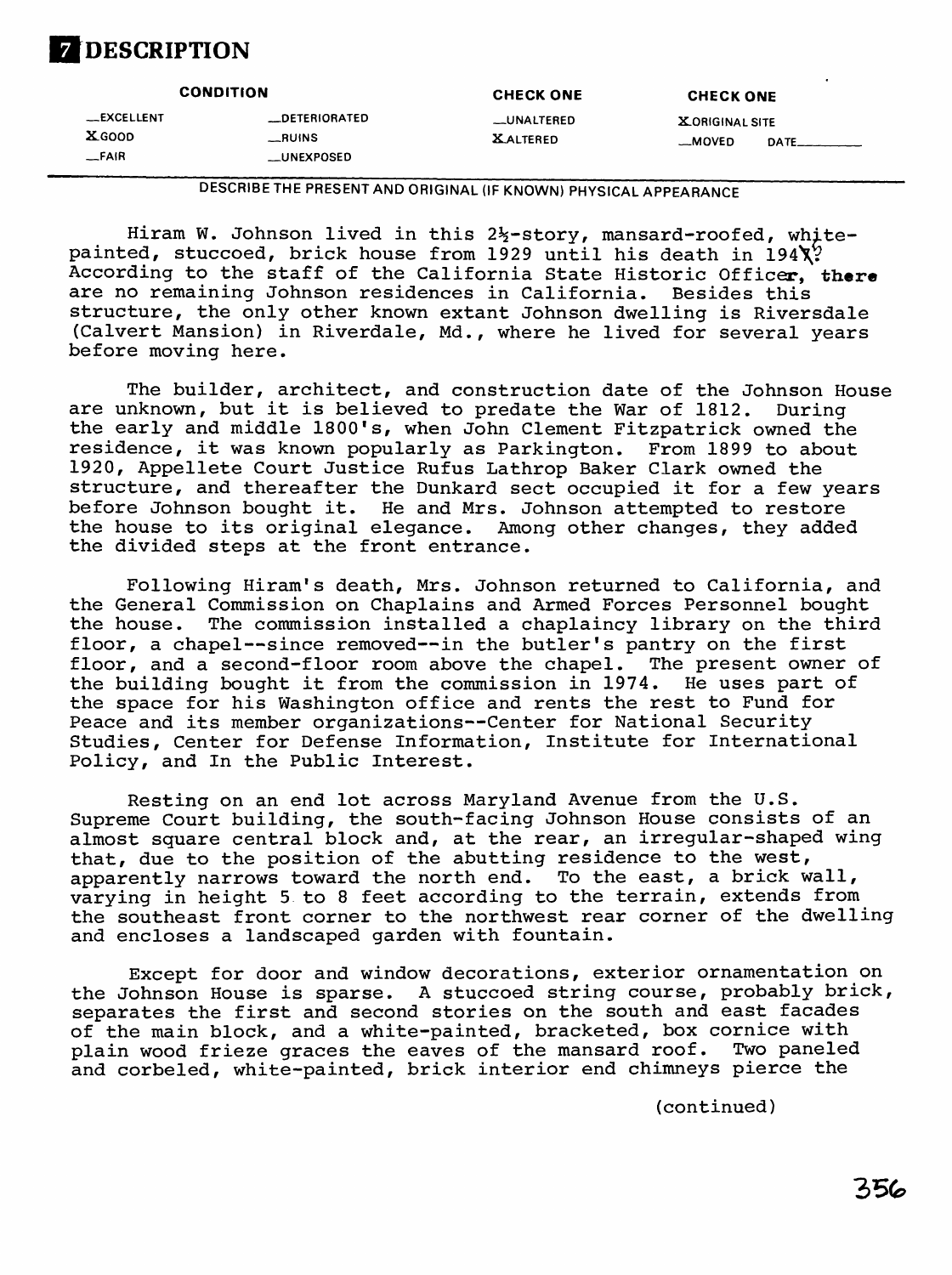

**PERIOD**

| AREAS OF SIGNIFICANCE -- CHECK AND JUSTIFY BELOW |  |
|--------------------------------------------------|--|
|                                                  |  |

| __PREHISTORIC  | ARCHEOLOGY-PREHISTORIC       | COMMUNITY PLANNING      | LANDSCAPE ARCHITECTURE      | <b>RELIGION</b>         |
|----------------|------------------------------|-------------------------|-----------------------------|-------------------------|
| $-1400-1499$   | <b>__ARCHEOLOGY-HISTORIC</b> | <b>CONSERVATION</b>     | $\Box$ LAW                  | __SCIENCE               |
| $-1500-1599$   | <b>AGRICULTURE</b>           | <b>ECONOMICS</b>        | <b>LITERATURE</b>           | SCULPTURE               |
| $-1600-1699$   | <b>__ARCHITECTURE</b>        | <b>EDUCATION</b>        | _MILITARY                   | __SOCIAL/HUMANITARIAN   |
| $-1700-1799$   | ART                          | __ENGINEERING           | _MUSIC                      | <b>__THEATER</b>        |
| $-1800 - 1899$ | COMMERCE                     | _EXPLORATION/SETTLEMENT | <b>__PHILOSOPHY</b>         | __TRANSPORTATION        |
| $x1900 -$      | COMMUNICATIONS               | __INDUSTRY              | <b>XPOLITICS/GOVERNMENT</b> | <b>COTHER (SPECIFY)</b> |
|                |                              | __INVENTION             |                             |                         |

**SPECIFIC DATES 1929-47** BUILDER/ARCHITECT Unknown

**STATEMENT OF SIGNIFICANCE**

Hiram W. Johnson, according to historian George E. Mowry, was the "first prominent progressive leader to demand the founding of a new party in 1912."<sup>1</sup> The resultant Progressive Party with Theodore Roosevelt as its standard bearer and Johnson in the second spot polled 4,119,538 votes for 27 percent of the popular vote—becoming the first third-party since the Civil War to outpoll one of the major parties.

Two years earlier, while running for Governor of California, Johnson had led progressives in that State to an overwhelming victory over the Southern Pacific Railroad political machine that had dominated the State for years. One of the major interpretations of the progressive movement is that it originated in the States, and Johnson's California is a frequently cited example. During Johnson's tenure in the Governor's chair, California adopted more progressive legislation than any other State with the possible exception of Robert M. LaFollette's Wisconsin, and Johnson became a well-known national figure. His successful legislative package included such measures as the initiative, referendum, and recall; a strong direct primary law; woman suffrage; nonpartisan elections on the city and county levels; a child labor law; a workmen's compensation law; and a greatly strengthened railroad commission.

From 1917 to 1945 Johnson served in the U.S. Senate, where he held the unique distinction of being the only Senator to oppose American membership in both the League of Nations and United Nations. During the fight to defeat the League of Nations, he was considered the "noise" of the irreconcilables, and his nationwide speaking campaign against it was, according to diplomatic historian Thomas A. Bailey "markedly successful."<sup>2</sup> In the 1920's and 1930's, as scholar Richard W. Leopold points out, Johnson "delighted in exposing what he called the secret machinations of the State Department to forge alliances

(continued)

1 George E. Mowry, The California Progressives (Chicago, 1963), 180.

2 Thomas A. Bailey, Woodrow Wilson and the Great Betrayal (Chicago, 1963), 128.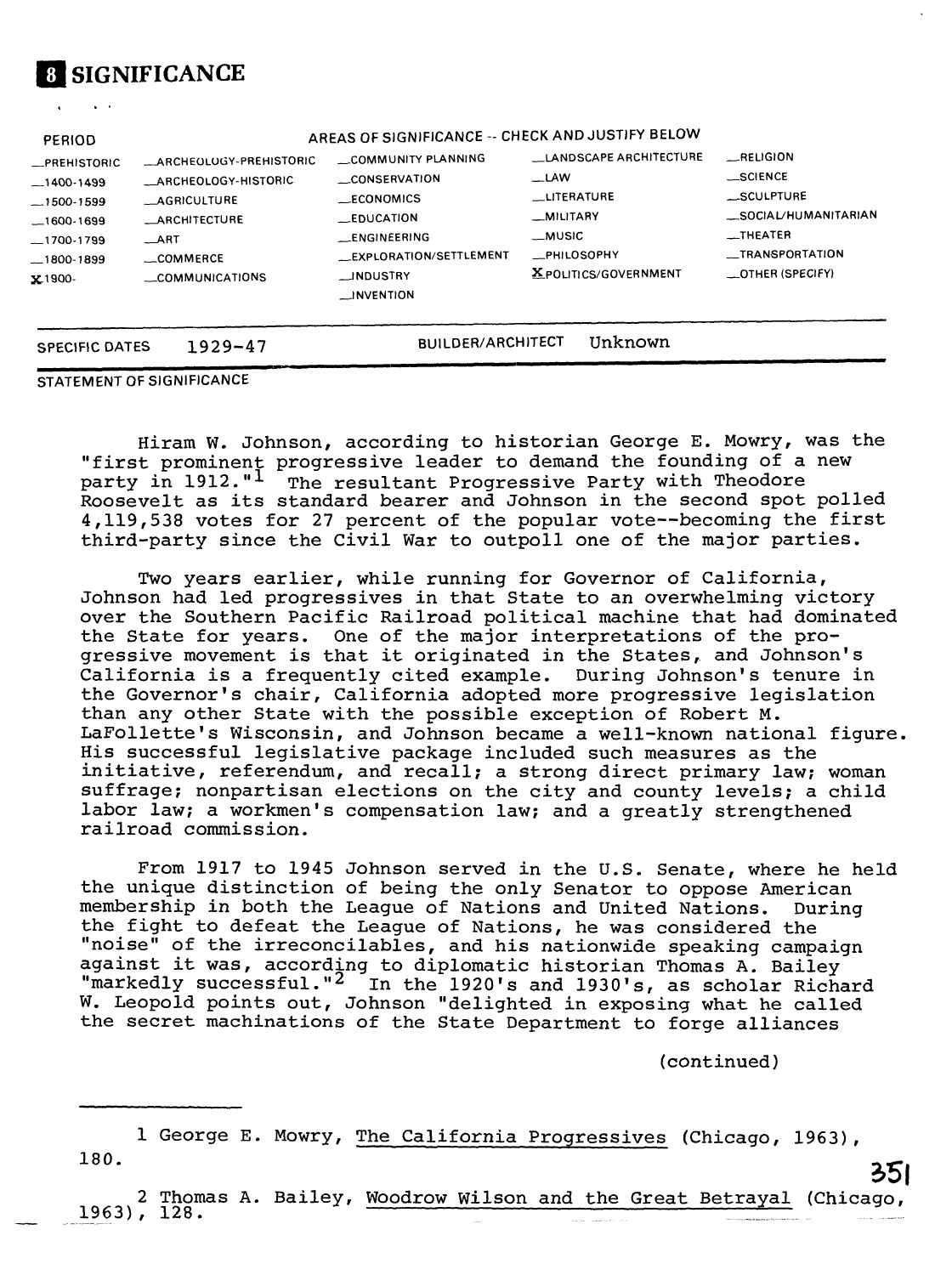### **BIBLIOGRAPHICAL REFERENCES**

Bailey, Thomas A., Woodrow Wilson and the Great Betrayal (Chicago,:. Quadrangle Books, 1963) .

Delmatier, Royce D., Clarence F. McIntosh, and Earl G. Waters (eds.), The Rumble of California Politics, 1848-1970 (New York: John Wiley & Sons, Inc., 1970). Wiley & Sons, Inc.,  $1970$ ).

### **[^GEOGRAPHICAL DATA**

ACREAGE OF NOMINATED PROPERTY **less than 1 acre UTM REFERENCES**

| 4.1<br>---                         |                                                     |
|------------------------------------|-----------------------------------------------------|
| ZONE<br><b>NORTHING</b><br>EASTING | <b>EASTING</b><br>$\triangle$ RTHING<br>ZONE<br>.NC |
| ⌒                                  |                                                     |
| VEDDAL POLINDADY DECOPOTION        |                                                     |

**VERBAL BOUNDARY DESCRIPTION**

The boundary of the nominated property coincides with the boundary of the legal lot known as 122 Maryland Avenue, NW. , Washington, D.C.

| LIST ALL STATES AND COUNTIES FOR PROPERTIES OVERLAPPING STATE OR COUNTY BOUNDARIES                                                                                                                                                                                                                                                                                     |      |                                                                  |                                  |
|------------------------------------------------------------------------------------------------------------------------------------------------------------------------------------------------------------------------------------------------------------------------------------------------------------------------------------------------------------------------|------|------------------------------------------------------------------|----------------------------------|
| <b>STATE</b>                                                                                                                                                                                                                                                                                                                                                           | CODE | <b>COUNTY</b>                                                    | CODE                             |
| <b>STATE</b>                                                                                                                                                                                                                                                                                                                                                           | CODE | <b>COUNTY</b>                                                    | CODE                             |
| <b>IT FORM PREPARED BY</b>                                                                                                                                                                                                                                                                                                                                             |      |                                                                  |                                  |
| NAME / TITLE<br>Ralph Christian, Assistant Editor                                                                                                                                                                                                                                                                                                                      |      | George R. Adams, Managing Editor; and                            |                                  |
| <b>ORGANIZATION</b>                                                                                                                                                                                                                                                                                                                                                    |      |                                                                  | DATE                             |
| American Association for State and Local History                                                                                                                                                                                                                                                                                                                       |      |                                                                  | March 1976                       |
| <b>STREET &amp; NUMBER</b>                                                                                                                                                                                                                                                                                                                                             |      |                                                                  | <b>TELEPHONE</b>                 |
| 1400 Eighth Avenue South<br>CITY OR TOWN                                                                                                                                                                                                                                                                                                                               |      |                                                                  | $(615)$ 242-5583<br><b>STATE</b> |
| Nashville                                                                                                                                                                                                                                                                                                                                                              |      |                                                                  | Tennessee 37203                  |
| <b>IZ STATE HISTORIC PRESERVATION OFFICER CERTIFICATION</b>                                                                                                                                                                                                                                                                                                            |      |                                                                  |                                  |
|                                                                                                                                                                                                                                                                                                                                                                        |      | THE EVALUATED SIGNIFICANCE OF THIS PROPERTY WITHIN THE STATE IS: |                                  |
| NATIONAL <sub>-</sub>                                                                                                                                                                                                                                                                                                                                                  |      | STATE ______                                                     | LOCAL                            |
| As the designated State Historic Preservation Officer for the National Historic Preservation Act of 1966 (Public Law 89-665). I<br>hereby nominate this property for inclusion in the National Register and certify that it has been evaluated according to the<br>criteria and procedures set forth by the National Park Service.<br>FEDERAL REPRESENTATIVE SIGNATURE |      |                                                                  |                                  |
| <b>TITLE</b>                                                                                                                                                                                                                                                                                                                                                           |      |                                                                  | DATE                             |
| <b>FOR NPS USE ONLY</b><br>I HEREBY CERTIFY THAT THIS PROPERTY IS INCLUDED IN THE NATIONAL REGISTER                                                                                                                                                                                                                                                                    |      |                                                                  |                                  |
|                                                                                                                                                                                                                                                                                                                                                                        |      |                                                                  | DATE                             |
| DIRECTOR, OFFICE OF ARCHEOLOGY AND HISTORIC PRESERVATION<br>ATTEST:                                                                                                                                                                                                                                                                                                    |      |                                                                  | DATE                             |
|                                                                                                                                                                                                                                                                                                                                                                        |      |                                                                  |                                  |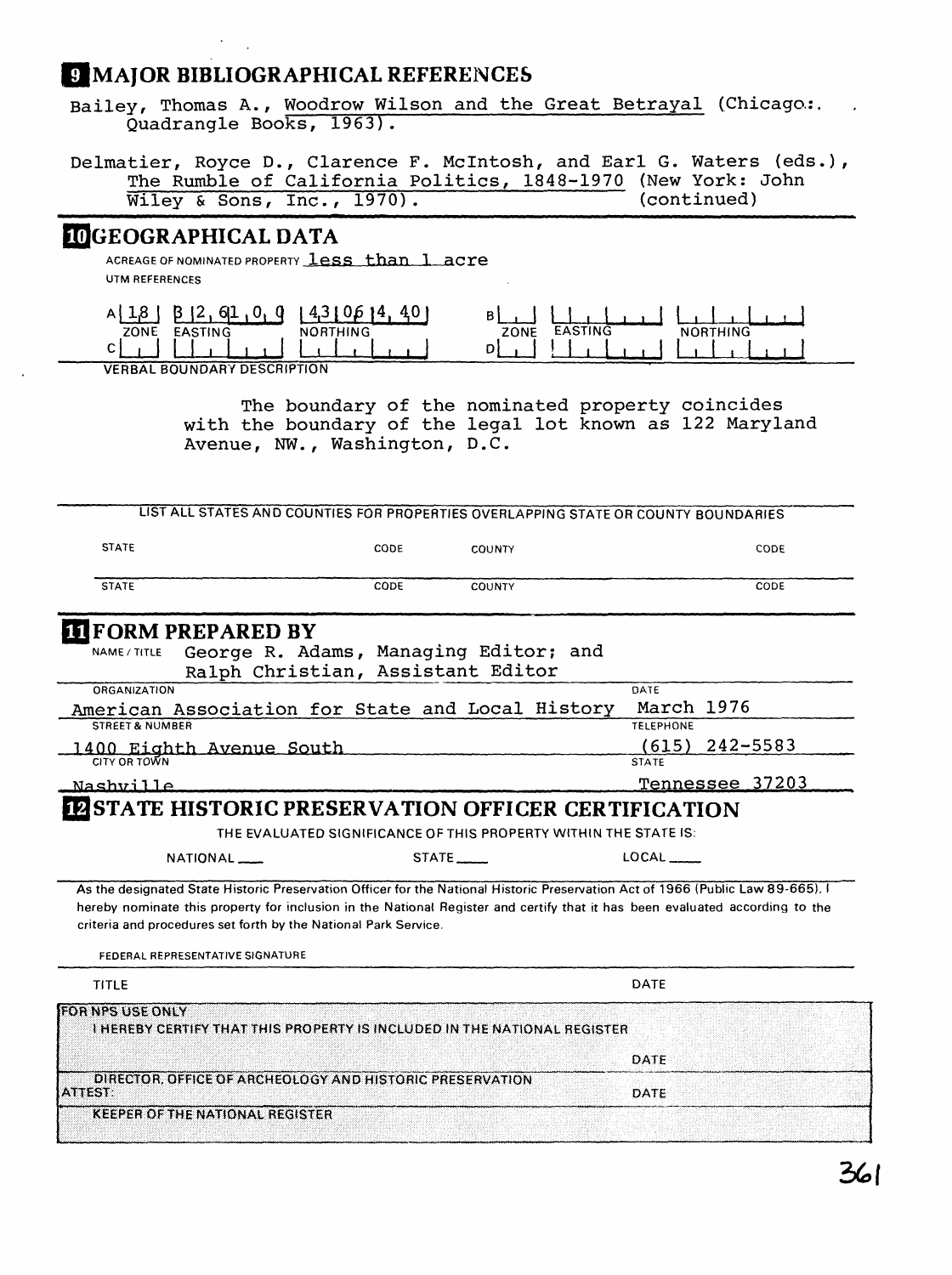| FOR NPS USE ONLY |  |  |
|------------------|--|--|
|                  |  |  |
|                  |  |  |
|                  |  |  |
| <b>RECEIVED</b>  |  |  |

# **NATIONAL REGISTER OF HISTORIC PLACES<br>INVENTORY -- NOMINATION FORM**

| <b>ATE ENTERED</b> |  |
|--------------------|--|
|                    |  |
|                    |  |

**CONTINUATION SHEET** Johnson House ITEM NUMBER 7 PAGE one\_\_\_\_\_\_\_\_\_\_\_\_\_\_\_\_\_\_\_

lower mansard slope on the east facade, and between them is a segmentally arched hood dormer with a tripartite **window of vertical,**  four-light sections. A similar dormer graces the front and rear lower mansard slopes, where each is flanked by a pair of similar dormers containing double casement windows.

The dormer windows excepted, most windows in the Johnson House are double-hung sash. On the first story of the symmetrically rendered, five-bay-wide front facade are four four-over-four sash windows, each with a white-painted stone lugsill and ornamented lintel. Five smaller, two-over-two sash windows light the second-story front; these have stone lugsills and flat, stone arches with keystones. All front windows may have been shuttered at one time, but now the lower onethird of each is graced by a white-painted, decorative iron grill. The east facade has two two-over-two sash windows on the second story and only a door opening on the first floor, while the rear facade has two nine-over-nine sash windows on the first and on the second floors. None of the east- and north-facade windows have grills.

Main entrance to the residence is a single, white-painted, paneled, wood door set in a wooden architrave in the center of the first-story's front facade. Above the door is a rectangular, leaded-glass transom and a segmental pediment, or hood, on consoles. The door is accessible from a stoop that shelters a basement-level entrance and is served by two sets of iron-railed side steps that join a Y-shaped walkway reaching to the street sidewalk. On the first-story, east facade, another major entrance provides passage between the house and the walled garden. This opening consists of a glass-paneled, double door set in a stone frame with flat arch and keystone, above which is a plain segmental pediment. Four radiating stone steps descend from the doorway to a small stonetiled patio. Rear entrance is through a single doorway in the flatroofed rear wing.

Inside the main block, the Johnson House, which follows a central hall plan, has undergone relatively few alterations, but there is no original furniture, and the rooms are being used for office and work space. Except in the library, walls throughout are white-painted plaster, and most floors--which, where exposed, appear to be original-are carpeted with modern covernings. The front door opens into a

(continued)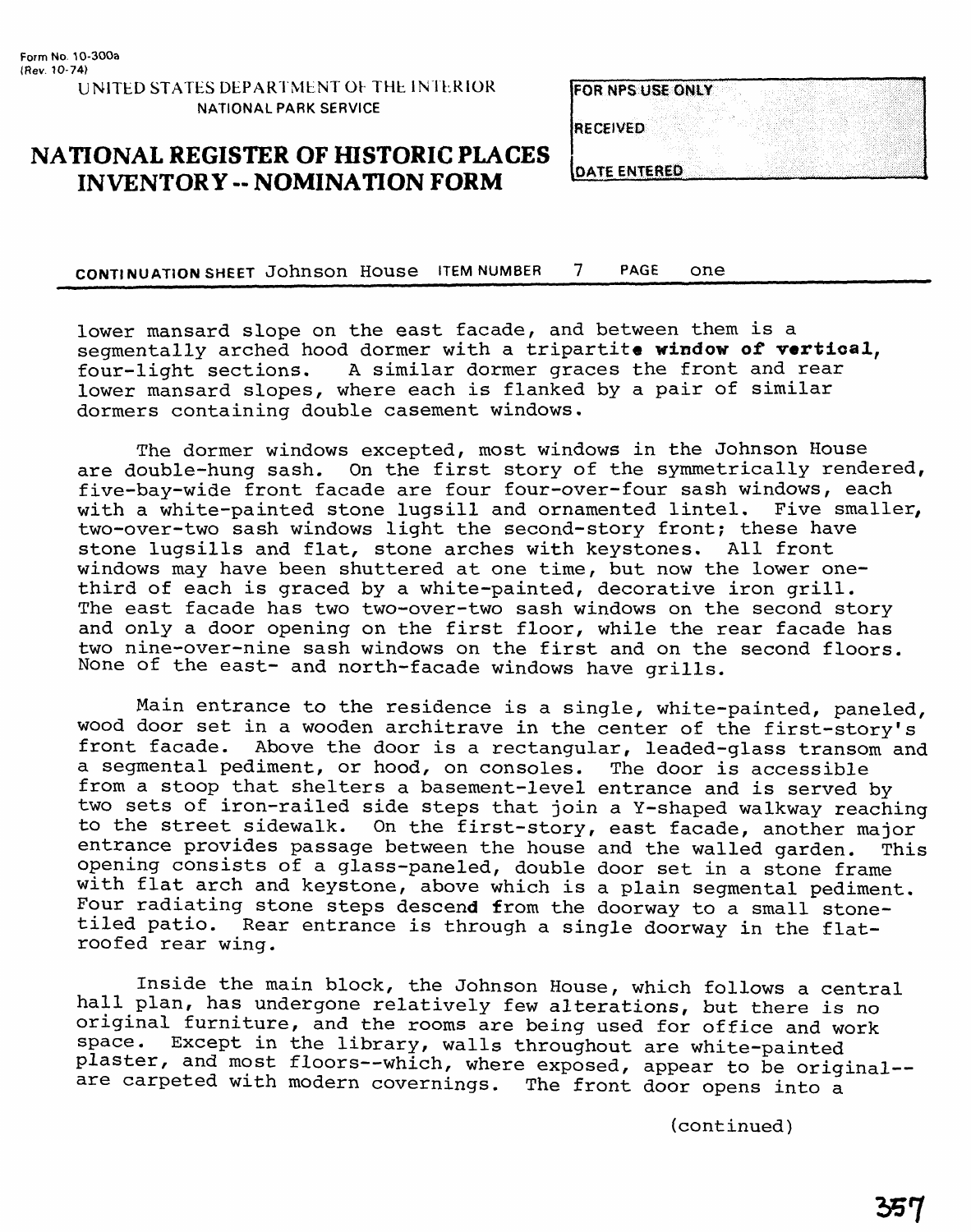**Form No. 10-300a (Rev. 10-74) UNITED STATES DEPARTMENT OF THE INTERIOR NATIONAL PARK SERVICE**

### **NATIONAL REGISTER OF HISTORIC PLACES INVENTORY -- NOMINATION FORM**

| <b>FOR NPS USE ONLY</b> |  |
|-------------------------|--|
|                         |  |
| <b>RECEIVED</b>         |  |
|                         |  |
| <b>JOATE ENTERED</b>    |  |

**CONTINUATION SHEET JOHNSON HOUSE ITEM NUMBER 7 PAGE two** 

small foyer, from which a sidelighted, glass- and wood-paneled door leads into the first-floor hallway. It displays original wainscotting and baseboards and features a two-flight, open, balustraded stair that rises along the right and rear walls. Right of the hall, a pedimented, double, wood door opens into the library. There two pedimented, double, wood door opens into the library. white marble mantles decorate the east wall, which like the others in the room is partially papered. Left of the corridor, two similarly rendered single doors open into two drawing rooms, now offices. Each rendered single doors open into two drawing rooms, now offices. features a marble mantle. In the first floor of the rear wing are three offices.

Underneath the main stairway, an enclosed stair descends to the basement, where another central hallway divides the space into an office and an informal eating room on the right and an office and a<br>furnace room on the left. A workroom, closet, fover, small office, A workroom, closet, foyer, small office, and two restrooms fill the rear wing's basement area. On the main block's second and third floors, reached by a continuation of the main stair, the central hall is closed off on the south end to create space for an office and small modern kitchen respectively. On both floors there are on each side of the corridor two offices, which probably were bedrooms formerly. Despite the house's current use, it continues to convey the atmosphere of a domestic dwelling.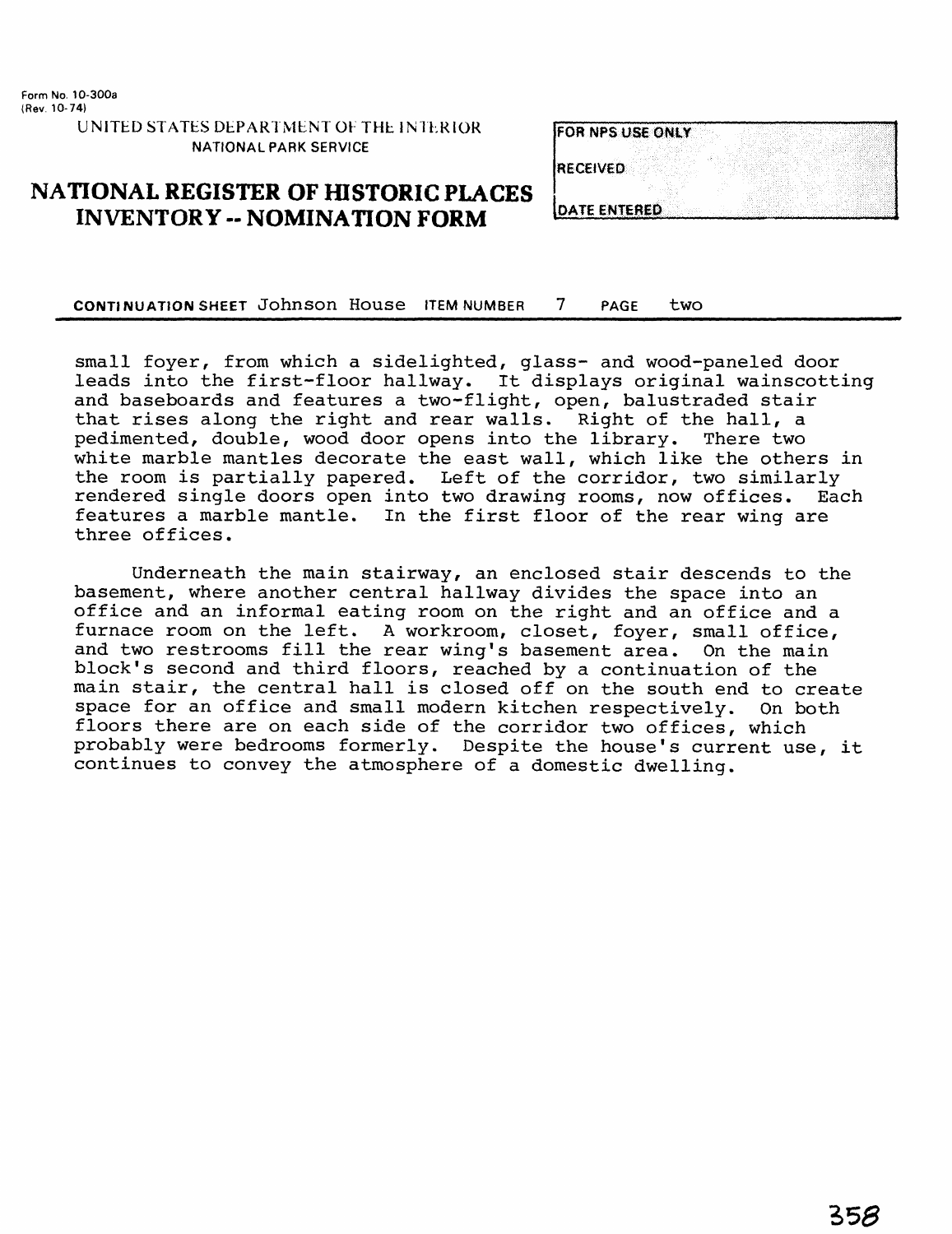Form No. 10-300a (Rev, 10-74}

UNITED STATES DEPARTMENT OF THE INTERIOR. NATIONAL PARK SERVICE

| <b>FOR NPS USE ONLY</b> |  |  |
|-------------------------|--|--|
|                         |  |  |
|                         |  |  |
|                         |  |  |
|                         |  |  |
| RECEIVED                |  |  |
|                         |  |  |
|                         |  |  |
|                         |  |  |
|                         |  |  |
|                         |  |  |

### **NATIONAL REGISTER OF HISTORIC PLACES INVENTORY -- NOMINATION FORM DATE ENTERED**

CONTINUATION SHEET Johnson House ITEM NUMBER 8 PAGE one

abroad." $3$  As a leading proponent of neutrality legislation, he authored the 1934 Johnson Act which made it illegal for American citizens to loan money to any nation which had defaulted on repayment of its war debts to the United States. Because many believed that American bankers had helped push the Nation into war in 1917, the Johnson Act, says historian Basil Rauch, was "widely supported as an isolationist measure which would reduce the motive for the United States entering a future war." $4$ 

In the area of domestic policy Johnson was usually aligned with the Republican insurgents who opposed many of the policies of Presidents Harding, Coolidge, and Hoover, An unsuccessful candidate for the Republican Presidential nomination in 1920 and 1924, Johnson in 1932 bolted the party, supported Franklin D. Roosevelt, and approved much of the early New Deal legislation. In the late 1930's, however, Johnson grew disturbed about Roosevelt's foreign policies and attempt to "pack" the U.S. Supreme Court and became an adamant foe of the New Deal.

Johnson lived in this  $2\frac{1}{2}$ -story, mansard-roofed, white-painted, stuccoed, brick house from 1929 until his death in 1947. Littlealtered, it is the only known Johnson residence other than Riversdale in Maryland. There are no extant Johnson dwellings in his native California.

### Biography

Hiram Warren Johnson was born September 2, 1866, in Sacramento, Calif., to Grover L. and Annie Johnson. After graduating from the Sacramento public schools in 1882, Hiram entered the University of California at Berkeley but dropped out during his junior year to get married. He began to read law under his father and in 1888 won admission to the bar. For the next few years, he practiced law in partnership with his father and brother.

(continued)

3 Richard W. Leopold, The Growth of American Foreign Policy; A History (New York, 1962), 412.

4 Basil Rauch, The History of the New Deal (New York, 1963), 150.

352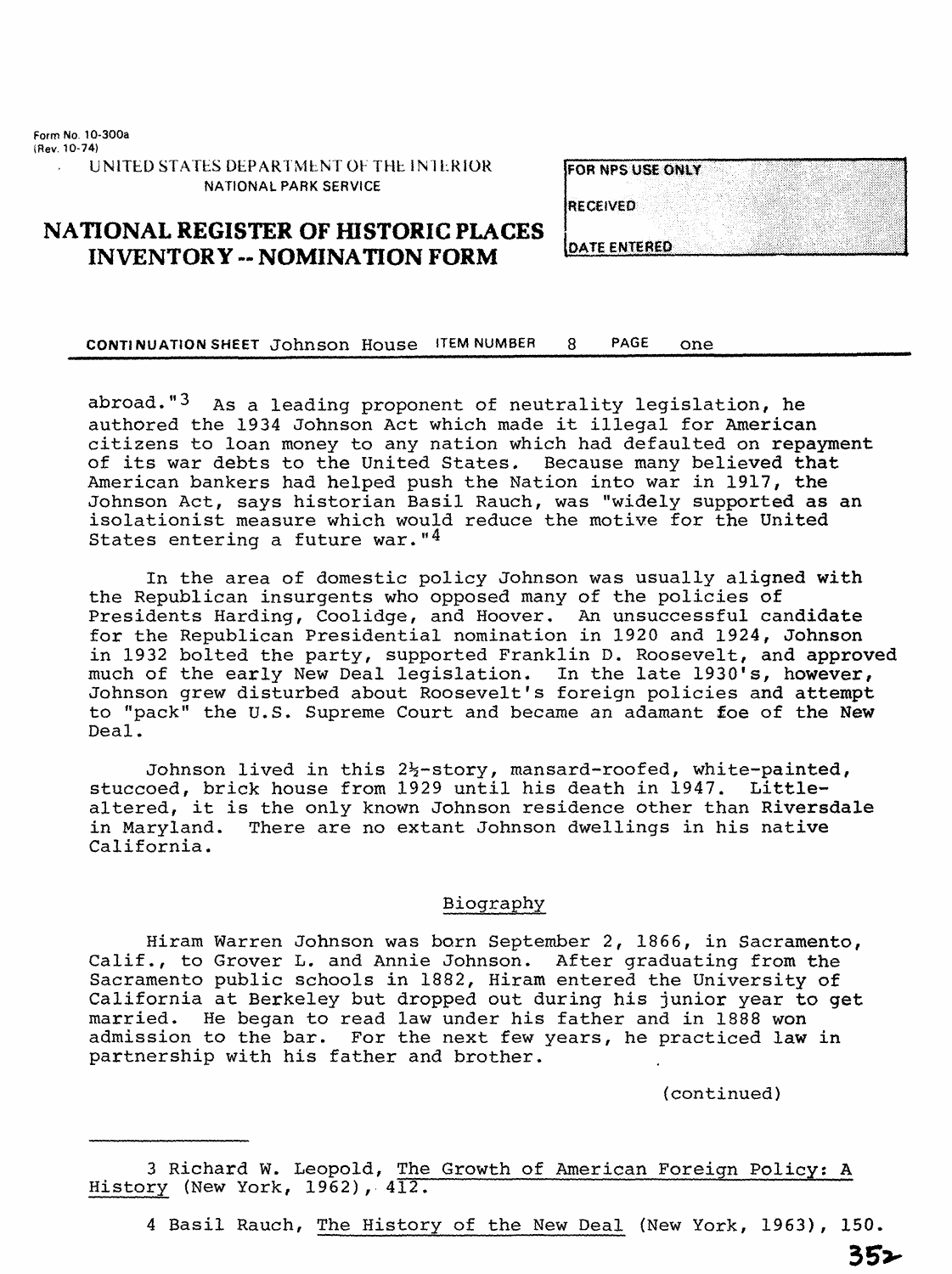# FOR NPS USE ONLY RECEIVED **DATE ENTERED**

### **NATIONAL REGISTER OF HISTORIC PLACES INVENTORY -- NOMINATION FORM**

CONTINUATION SHEET Johnson House ITEM NUMBER 8 PAGE two

Johnson's father was an important figure in California Republican politics, and Hiram soon became politically involved himself. he asked for and received the Populist Party nomination for sheriff of Sacramento County, but he withdrew from the race when he failed to<br>receive the Republican nomination for that position. In 1894 Hiram receive the Republican nomination for that position. and his brother managed their father's successful congressional campaign, but 2 years later they refused to support his bid for reelection because of his connections with the Southern Pacific Railroad. As a result, Hiram and his father were political enemies the rest of their lives.

In 1902 Johnson moved to San Francisco where he quickly became one of that city's leading attorneys and advocates of reform. He first attracted public attention when he replaced Francis J. Heney, who had been shot in the courtroom, as prosecutor in the San Francisco graft trials. Although political boss Abraham Reuf was eventually sent to prison as a result of Johnson's work, he was unable to obtain the conviction of businessmen like Patrick Calhoun of the Southern Pacific Railroad who had been implicated as well.

In 1910 Johnson won election as Governor on a platform whose principal plank was to halt the influence of the Southern Pacific Railroad upon California politics. During his tenure in the statehouse from 1910 to 1917, California adopted more progressive legislation than any other State with the possible exception of Robert M. LaFollette's<br>Wisconsin. Johnson became a nationally known progressive leader. His Johnson became a nationally known progressive leader. His legislative program included such measures as the initiative, referendum, and recall; a strong direct primary law; woman suffrage; nonpartisan elections on the city and county levels; a child labor law; a workmen's compensation law; and a greatly strengthened railroad commission. At the same time, Johnson built a personal machine, which, according to historian George E. Mowry, was "as tight a political organization as ever existed in California."<sup>5</sup>

In helping significantly to advance progressive principles on the national level, Johnson in 1911 helped found the National Progressive Republican League, and in 1912 he was one of the principal supporters of Theodore Roosevelt's attempt to win the 1912 Republican Presidential nomination. As leader of Roosevelt's forces on the credentials committee

(continued)

<sup>5</sup> Mowry, California Progressives, 119.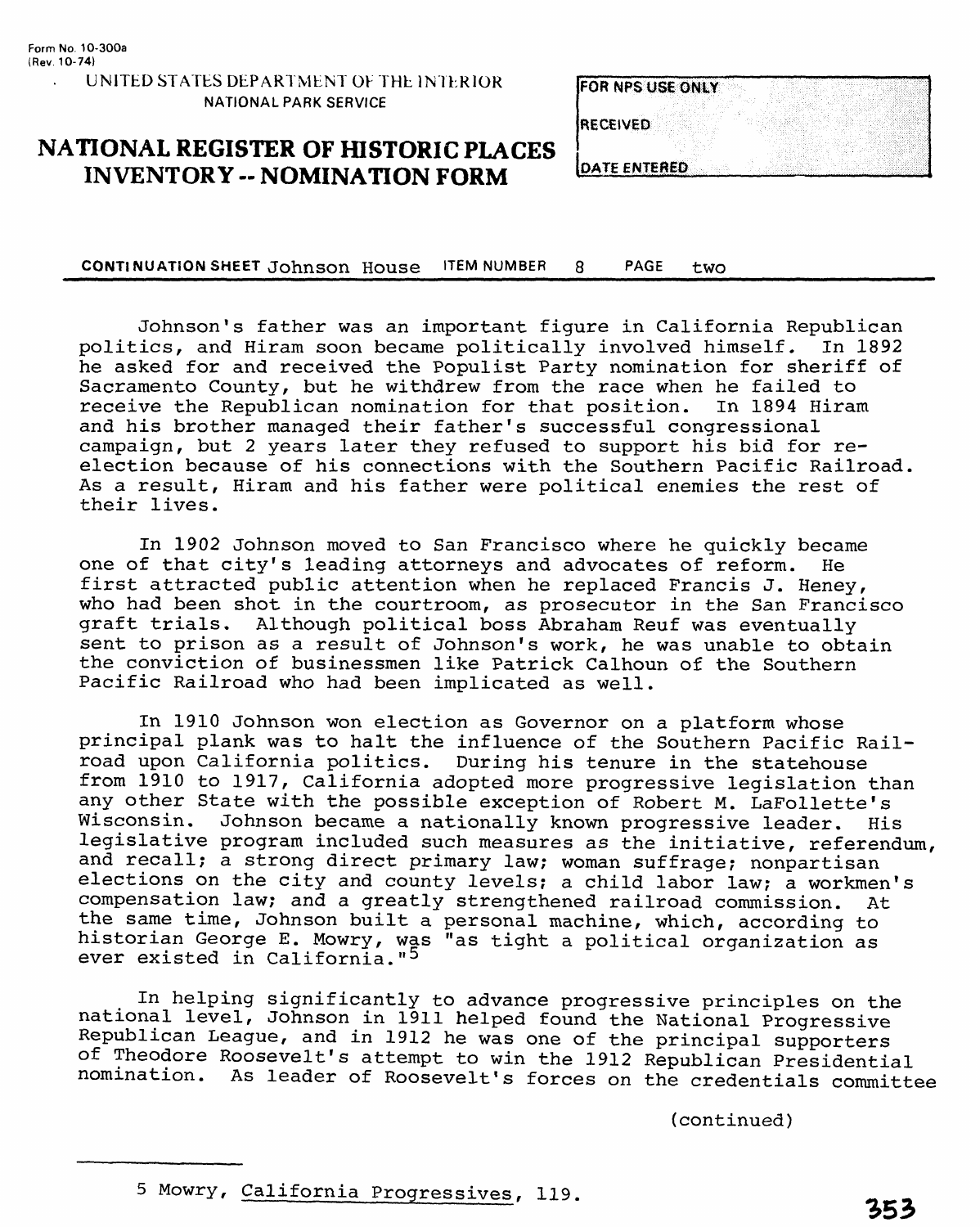# FOR NPS USE ONLY **RECEIVED**

### **NATIONAL REGISTER OF HISTORIC PLACES INVENTORY -- NOMINATION FORM LOATE ENTERED**

CONTINUATION SHEET Johnson House ITEM NUMBER 8 PAGE three

at that year's convention, Johnson became indignant at the Taftdominated proceedings and, according to George E. Mowry, the Californian was the "first prominent progressive leader to demand the founding of a new party in  $1912.^{6}$  When the resultant Progressive Party was created, Johnson became its Vice Presidential candidate, and during the campaign he delivered 500 speeches in 22 States. In the Presidential election, Roosevelt and Johnson polled 4,119,538 votes for 27 percent of the popular vote--becoming the first third-party ticket since the Civil War to outpoll one of the major parties.

Unlike many Progressives, Johnson **triad** to make the new party In 1914 he won reelection as Governor on the Progressive ticket, decisively defeating the Democratic and Republican candidates. By 1916, however, it became clear to Johnson that the party was doomed, and he returned to the Republican fold, seeking the nomination for U.S. Senator. That summer while the primary contests were underway, Republican Presidential nominee Charles Evans Hughes visited California and at the insistence of Johnson's enemies ignored him. Johnson eventually won the primary and went on to defeat his Democratic opponent easily in the fall, while Hughes narrowly lost the State and the election to Woodrow Wilson. This led to charges by Johnson's enemies that he had knifed Hughes, but according to historians Royce D. Delmatier, Clarence F. Mclntosh, and Earl G. Waters, this accusation was false because there was "no evidence that he was less active for Hughes than he had been for cohorts in previous election."<sup>'</sup>

Johnson entered the Senate at the same time that the United States entered the war in Europe. Although he supported most war measures, he grew increasingly critical of Wilson, and during the fight for the League of Nations in 1919-20 was one of the leading irreconcilables. "One of the greatest stump speakers of his time," Johnson, according to historian Ralph Stone, "did most of the 'trailing' of the President" when Wilson went to the country to appeal for the League.  $8$ 

(continued)

7 Royce D. Delmatier, Clarence F. Mclntosh, and Earl G. Waters (eds.), The Rumble of California Politics, 1848-1970 (New York, 1970), 189.

8 Ralph Stone, The Irreconcilables; The Fight Against the League of Nations (New York, 1970), 132, 185. 354

<sup>6</sup> Ibid., 180.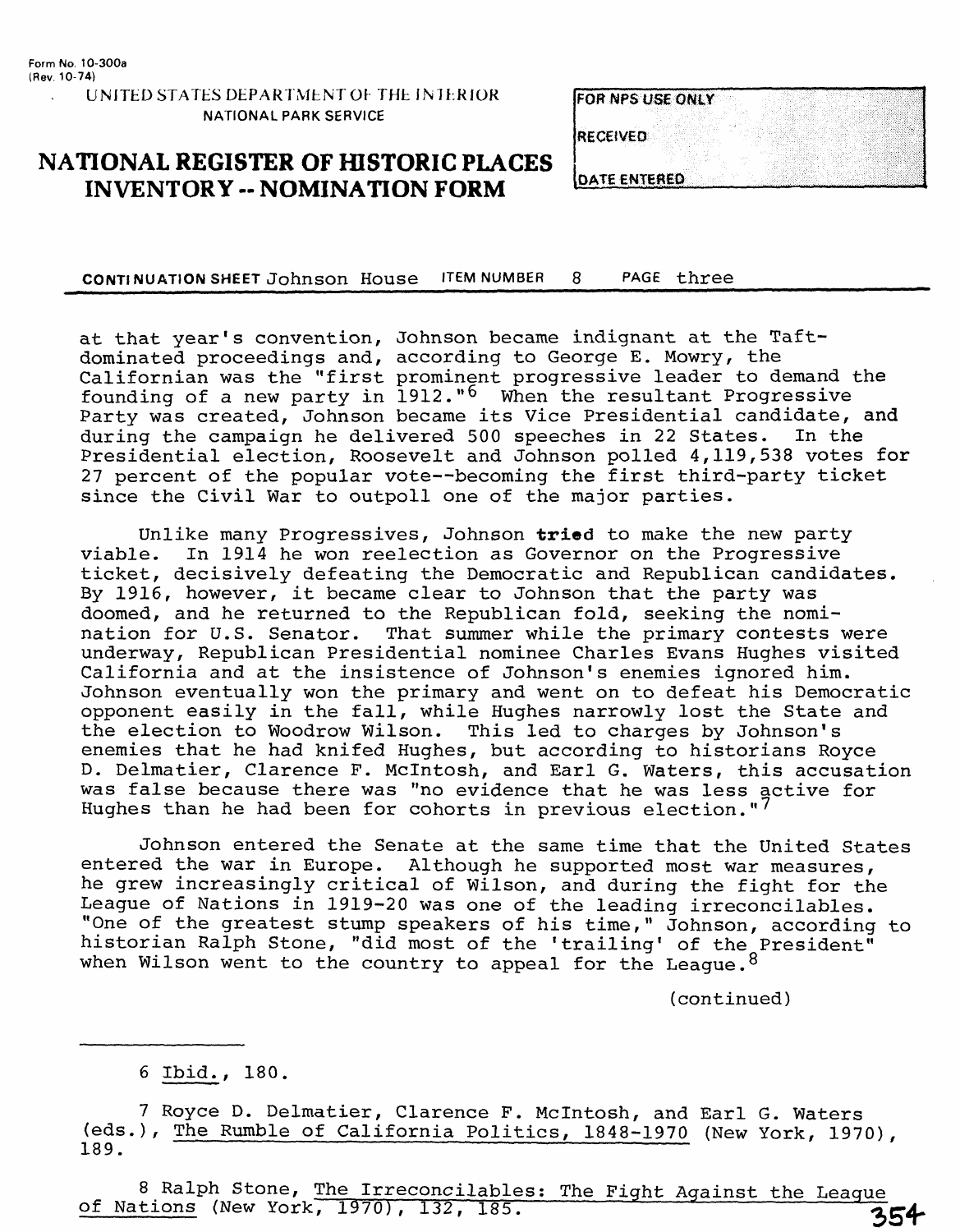| <b>IFOR NPS USE ONLY</b> |  |
|--------------------------|--|
|                          |  |
| <b>IRECEIVED</b>         |  |
|                          |  |
| <b>IDATE ENTERED</b>     |  |

### **NATIONAL REGISTER OF HISTORIC PLACES INVENTORY -- NOMINATION FORM**

**CONTINUATION SHEET** Johnson House ITEM NUMBER 8 PAGE fOUr\_\_\_\_\_\_\_\_\_\_\_\_\_\_\_\_\_\_

In 1920 Johnson was one of the leading contenders for the Republican Presidential nomination, but he failed to get it largely because of the opposition of conservatives who had not forgiven his 1912 apostasy and who still believed he was responsible for Hughes' defeat in 1916. Harding offered Johnson the Vice Presidential nomination but he refused. In 1924 he challenged President Collidge in several primaries but withdrew from contention after winning only in South Dakota. During these years, Johnson was usually aligned with the Republican insurgents who opposed many of the policies of Presidents Harding, Coolidge, and Hoover.

Johnson bolted the Republican Party again in 1932 to support the candidacy of Franklin D. Roosevelt, and for the next few years the Californian supported most New Deal measures. By the late 1930's, however, Johnson, disturbed about Roosevelt's foreign policies and his attempt to 'pack' the U.S. Supreme Court, became an adamant foe of the New Deal. One of the leading advocates of neutrality legislation,<br>Johnson in 1934 authored what became known as the Johnson Act. It made Johnson in 1934 authored what became known as the Johnson Act. it illegal for American citizens to loan money to any nation that had<br>defaulted on repayment of its war debts to the United States. Even defaulted on repayment of its war debts to the United States. World War II failed to change Johnson's opposition to American membership in an international peace organization, and from his deathbed in 1945, he was one of three Senators opposed to U.S. membership in the United Nations. On August 6, 1945, the same day the United States dropped the first atomic bomb--on Hiroshima, Japan--Johnson died in the Naval Hospital at Bethesda, Md., at age 78.